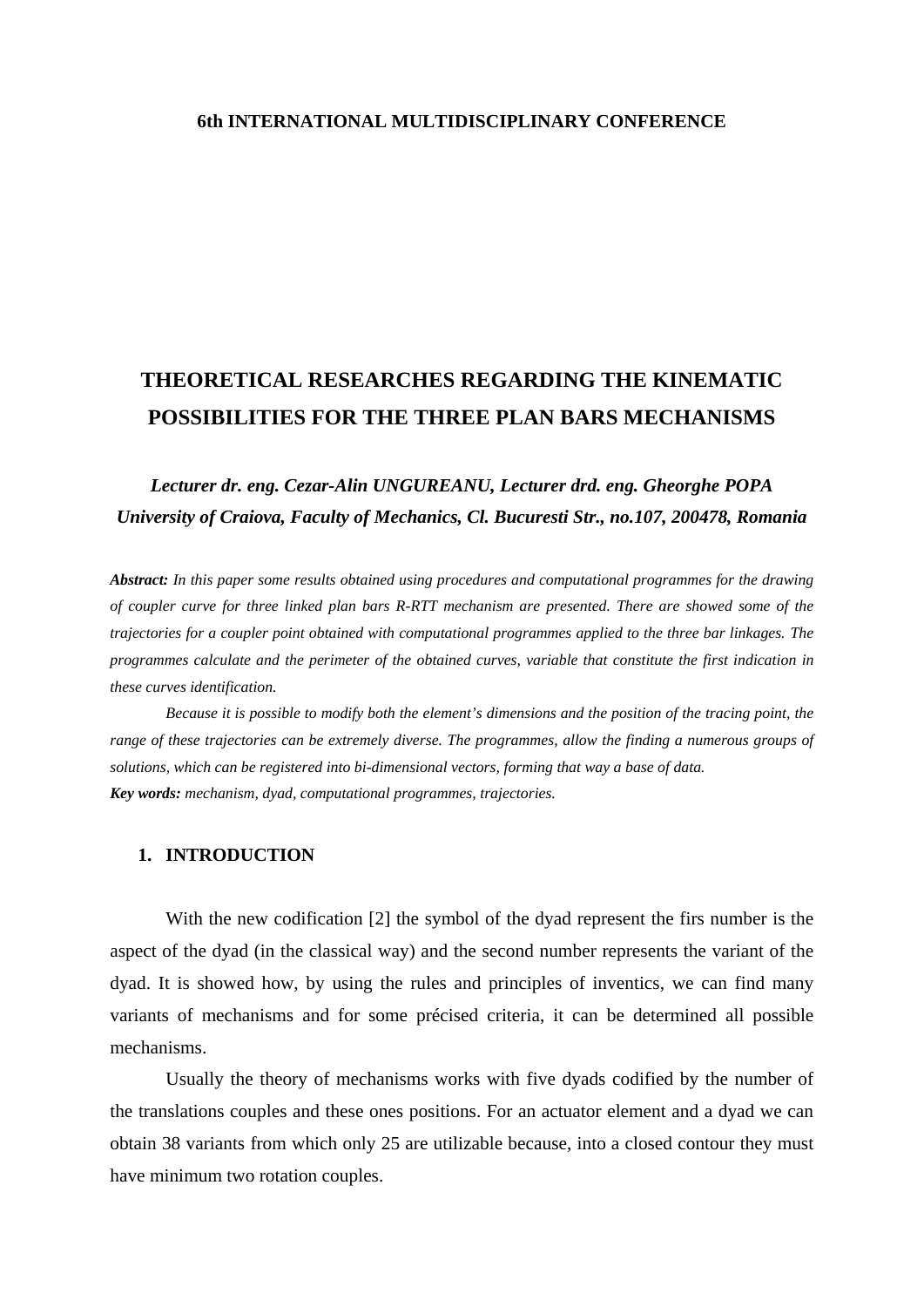These variants were established from the principles of the inventics [2] by morphological analysis, where every possible variant was taking into consideration. For the structural synthesis it counts if the translation's couples is on the left or the right side or if the slideway belong to the dyad or not, because we can obtain different movements.

# 2. **PREREQUISITES AND MEANS FOR SOLVING THE PROBLEM**

We start from two kind of the same R-RTT mechanism category: the R-D50 mechanism (fig. 1), with trajectories equivalent with T-D23 mechanism, and the R-D52 mechanism (fig. 2), with trajectories equivalent with R-D55 mechanism.

Based on the fig. 1 we obtain the following relations:

$$
\begin{cases}\nx_C = L_1 \cos \varphi + S_2 \cos \alpha = x_D + S \cos \lambda + L_3 \cos(\lambda + \gamma_1) \\
y_C = L_1 \sin \varphi + S_2 \sin \alpha = S \sin \lambda + L_3 \sin(\lambda + \gamma_1)\n\end{cases} (1)
$$

$$
S_2 = \frac{L_1 \sin \varphi - L_3 \sin(\lambda + \gamma_1) - t g \lambda [L_1 \cos \varphi - x_D - L_3 \cos(\lambda + \gamma_1)]}{\cos \varphi \cdot t g \lambda - \sin \alpha}
$$
(2)

$$
S_1 = \frac{L_1 \sin \varphi + S_2 \sin \alpha - L_3 \sin(\lambda + \gamma_1)}{\sin \lambda}
$$
 (3)



Fig. 1. The R-D50 mechanism Fig. 2. The R-D52 mechanism

 $\overline{\mathcal{L}}$ 

Based on the fig. 2 we obtain the following relations:

$$
\begin{cases}\nx_C = S_1 \cos \varphi + S_2 \cos \alpha = x_D + L_3 \cos \psi \\
y_C = S_1 \sin \varphi + S_2 \sin \alpha = L_3 \sin \psi\n\end{cases}
$$
\n(4)

$$
S_2 = \frac{L_3 \sin \psi - t g \varphi [x_D + L_3 \cos \psi]}{\sin \alpha - t g \varphi \cdot \cos \alpha}
$$
 (5)

$$
S = \frac{L_1 \sin \varphi + S_2 \sin \alpha - L_3 \sin(\lambda + \gamma_1)}{\sin \lambda}
$$
 (6)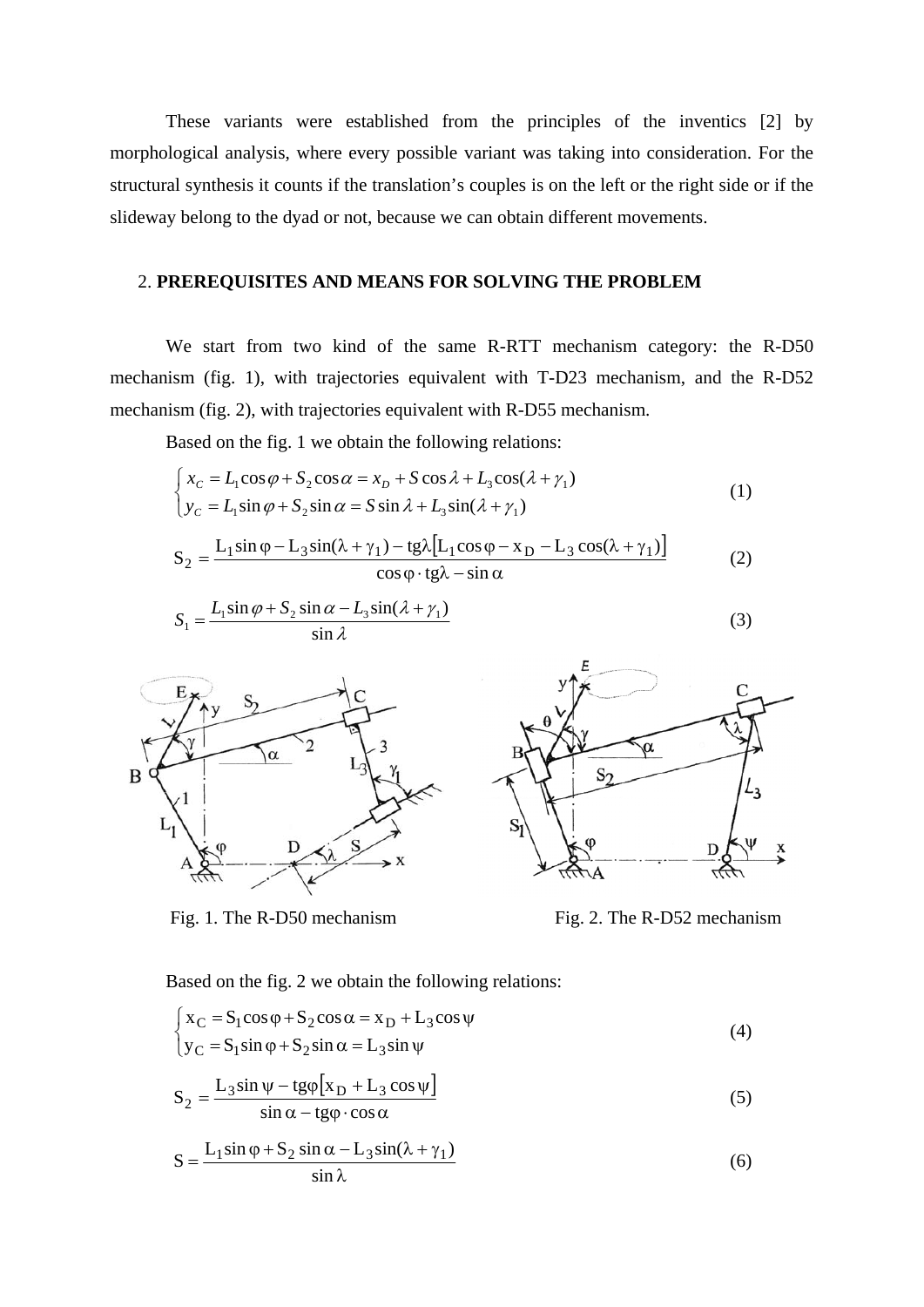Based on the relations  $(1), (2), ..., (6)$  there were elaborated procedures and programs that give the different kinds of trajectories and laws of movement for The R-RTT mechanisms.

# 3. **RESULTS – THE TRAJECTORIES**

Modifying the dimensions L,  $L_1$  and  $L_2$  of the elements, the position  $x_D$  for the fixed point and the values  $\lambda$ ,  $\gamma$  and  $\gamma_1$  for the fixed angles, we obtain for the R-D50 mechanism (and also for the T-D23 mechanism) only simple elliptic trajectories (fig. 3 and fig. 4) for the point E:



Fig. 3. Trajectories for R-D50 with L1=50, L=40, L3=25, xD=25, λ=60, γ1=40



Fig. 4. Trajectories for R-D50 with L1=20, L=40, L3=25, xD=75, λ=60, γ1=40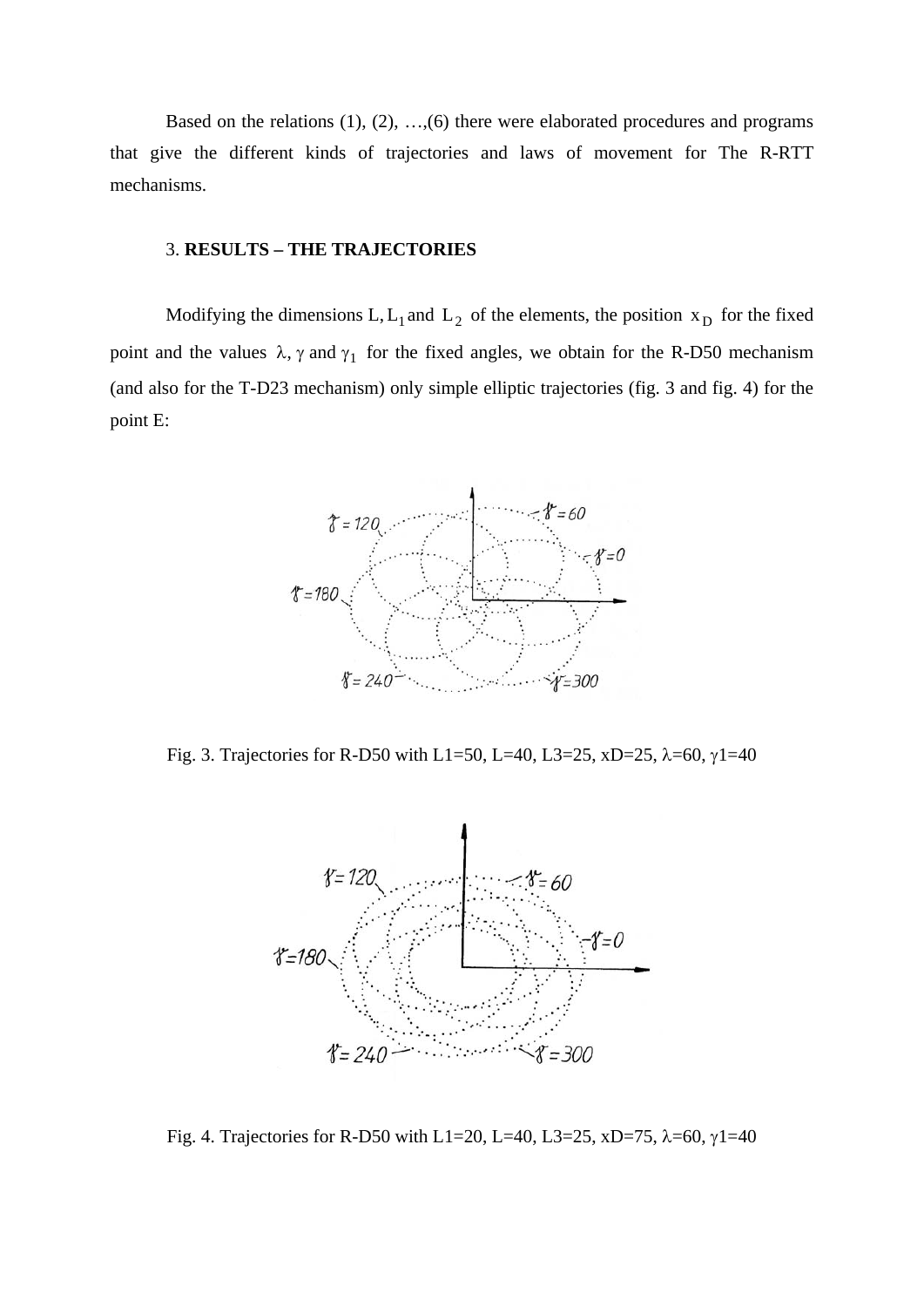Modifying the dimensions L and  $L_2$  of the elements, the position  $x_D$  for the fixed point and the values  $\lambda$ ,  $\gamma$  and  $\theta$  for the fixed angles, we obtain for the R-D52 mechanism (and also for the T-D23 mechanism) much more complex trajectories as for R-D50 for the point E.

The mechanism from fig. 5 generates the same kind of ellipse for all the values of the γ angle, because  $L_3 = 0$  and  $x_D = 0$ . For  $L_3 \neq 0$  and  $x_D = 0$  we obtain ellipses superposed two by two, as it is showed in fig. 6. For  $L_3 = 0$  and  $x_D \neq 0$  we obtain complex curves, as we can see in fig. 7, where we have cardiode curves, and in fig. 8, where we have limaçon curves.

The influence of the modification the L value can be observed in fig.10, where the value of the perimeter of the curves is lower than the case of mechanism from fig. 7.

The influence of the modification the  $x<sub>D</sub>$  value is showed by comparison in fig. 10 and fig. 11.



Fig. 5. Trajectories for R-D52 with L=40,

L3=0, xD=0,  $\lambda$ =90,  $\theta$ =90



Fig. 6. Trajectories for R-D52 with L=20,

L3=20, xD=0,  $\lambda$ =90,  $\theta$ =90



Fig. 7. Trajectories for R-D52 with L=40, L3=0, xD=40,  $\lambda$ =90,  $\theta$ =90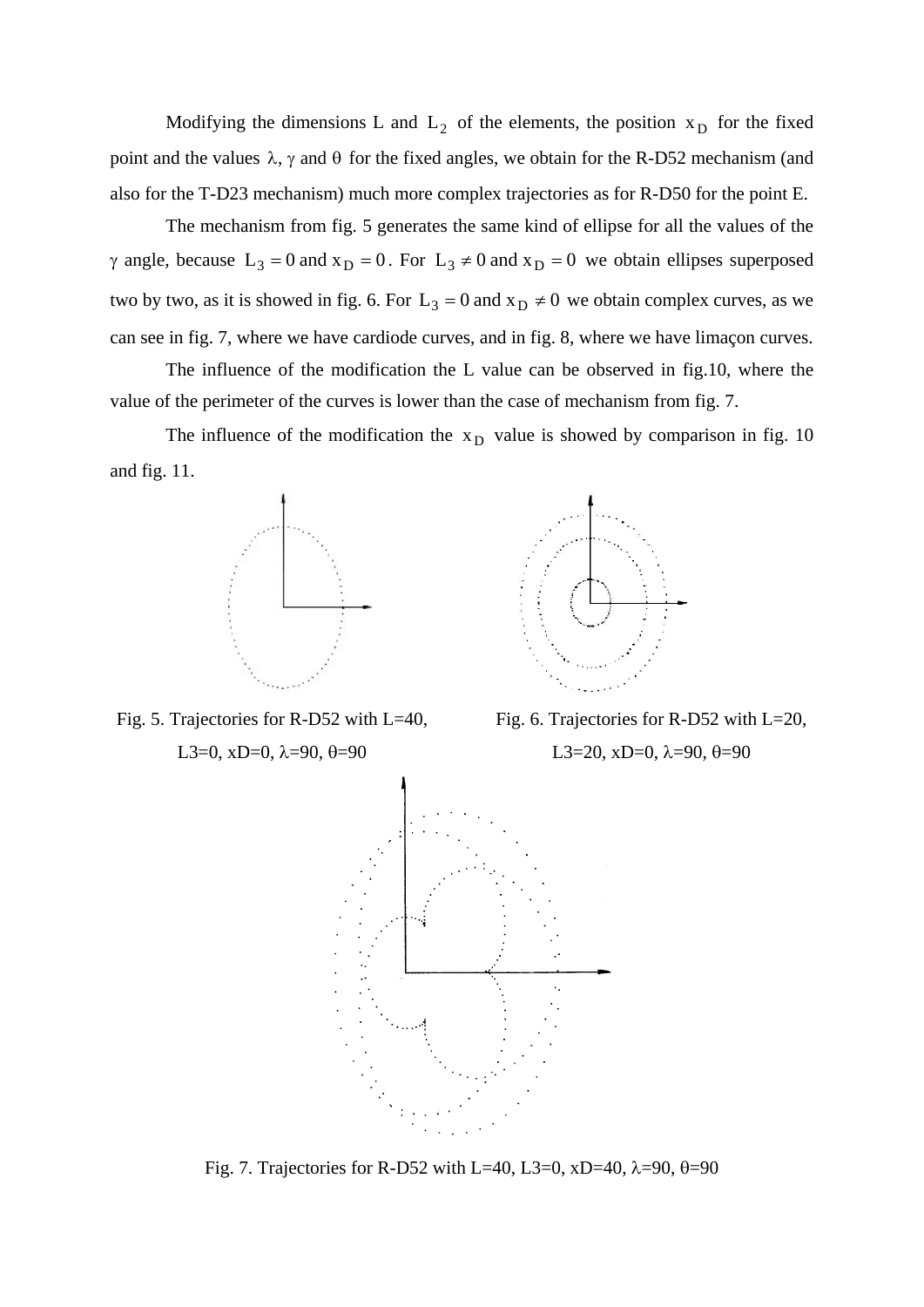

Fig. 8. Trajectories for R-D52 with L=40, L3=0, xD=60,  $\lambda$ =90,  $\theta$ =90



Fig. 9. Trajectories for R-D52 with L=20, L3=0, xD=20,  $\lambda$ =90,  $\theta$ =90





Fig. 10. Trajectories for R-D52 with L=20, L3=40, xD=20,  $\lambda$ =90,  $\theta$ =90